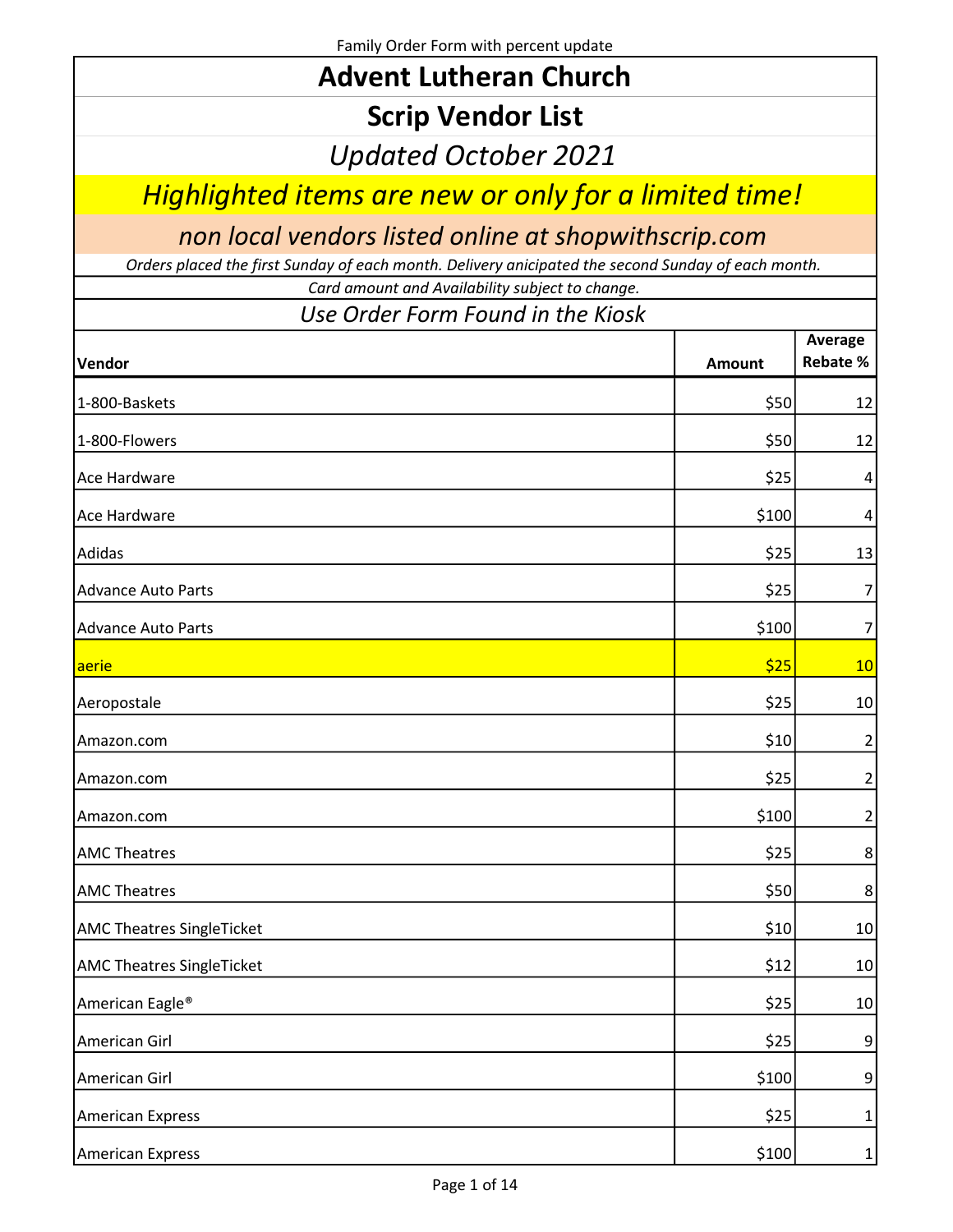|                         |               | Average          |
|-------------------------|---------------|------------------|
| Vendor                  | <b>Amount</b> | Rebate %         |
| <b>American Express</b> | \$200         | $\mathbf{1}$     |
| Apple Store/Apple.com   | $$15$         | $\sqrt{5}$       |
| Apple Store/Apple.com   | \$25          | $\mathsf{5}$     |
| Applebee's              | \$10          | $\bf 8$          |
| Applebee's              | \$25          | 8 <sup>1</sup>   |
| Applebee's              | \$50          | $\bf 8$          |
| Arby's                  | \$10          | 8 <sup>1</sup>   |
| Arby's                  | \$25          | 8 <sup>1</sup>   |
| Athleta                 | \$25          | 14               |
| Athleta                 | \$100         | 14               |
| Auntie Anne's           | \$25          | $6\,$            |
| AutoZone                | \$25          | $\bf 8$          |
| Bahama Breeze           | \$10          | $\bf 8$          |
| Bahama Breeze           | \$25          | $\bf 8$          |
| Bahama Breeze           | \$100         | $\bf 8$          |
| Banana Republic         | \$25          | 14               |
| Banana Republic         | \$100         | 14               |
| Barnes & Noble          | \$5           | $\bf 8$          |
| Barnes & Noble          | \$10          | 8                |
| Barnes & Noble          | \$25          | $8\phantom{.}$   |
| Barnes & Noble          | \$100         | 8                |
| Bath & Body Works       | \$10          | 12               |
| Bath & Body Works       | \$25          | 12               |
| Bed Bath & Beyond       | \$25          | 7                |
| Bed Bath & Beyond       | \$100         | 7                |
| <b>Best Buy</b>         | \$25          | $\boldsymbol{4}$ |
| <b>Best Buy</b>         | \$100         | $\vert 4 \vert$  |
| <b>Best Buy</b>         | \$250]        | $\vert$          |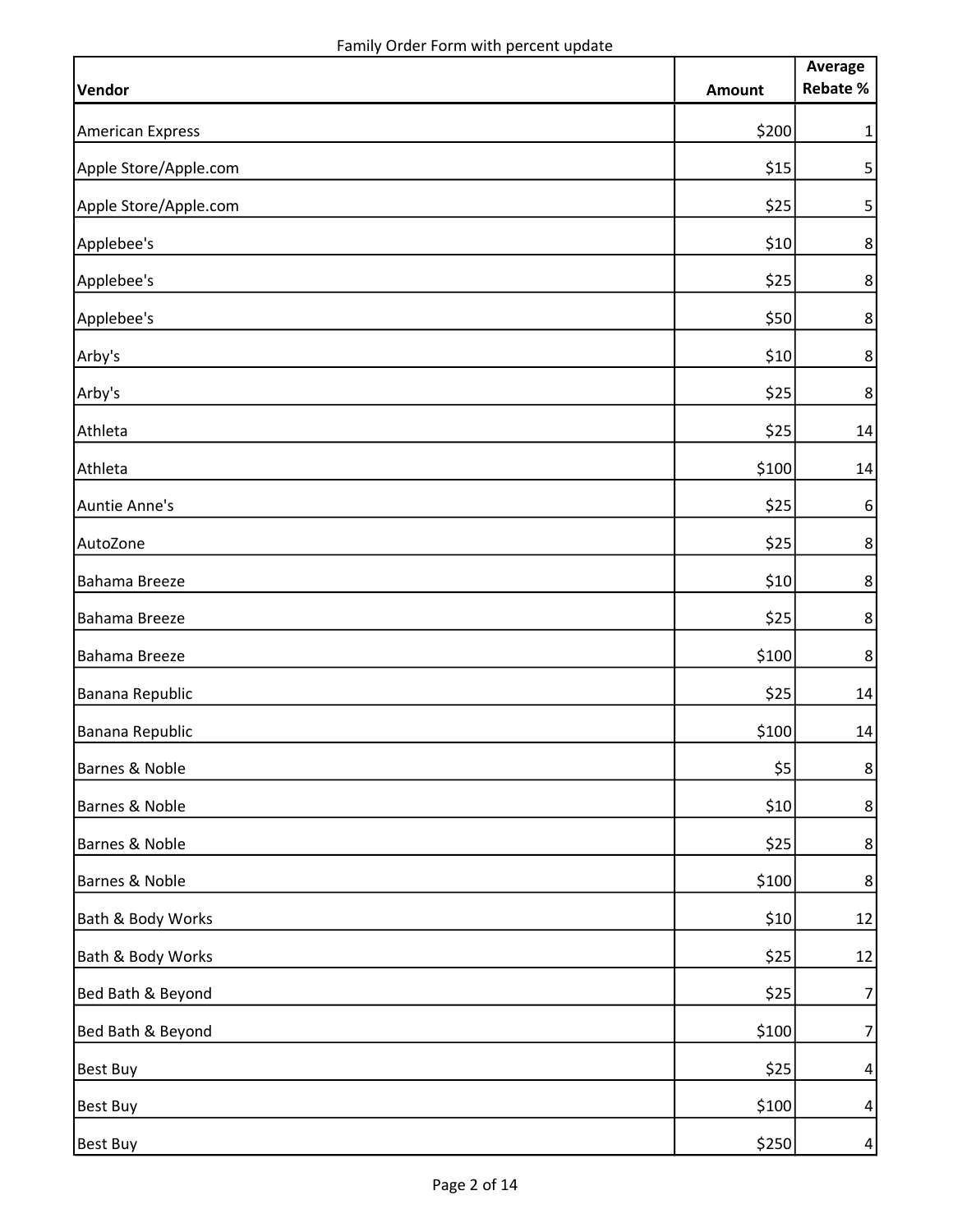|                               |        | Average         |
|-------------------------------|--------|-----------------|
| Vendor                        | Amount | <b>Rebate %</b> |
| <b>Best Cuts</b>              | \$25   | 8               |
| Best Western International    | \$25   | 12              |
| Best Western International    | \$100  | 12              |
| <b>Biggby Coffee</b>          | \$25   | 7               |
| Bob EvansRestaurants®         | \$10   | 10              |
| Bob EvansRestaurants®         | \$25   | 10              |
| <b>Bonefish Grill</b>         | \$10   | 10              |
| <b>Bonefish Grill</b>         | \$25   | 10              |
| <b>Bonefish Grill</b>         | \$50   | 10              |
| <b>Boston Market</b>          | \$10   | 12              |
| <b>BP</b>                     | \$50   | 1               |
| <b>BP</b>                     | \$100  | 1               |
| <b>BP</b>                     | \$250  | $\mathbf{1}$    |
| <b>Brick House Tavern Tap</b> | \$25   | $\overline{9}$  |
| <b>Brick House Tavern Tap</b> | \$100  | $\overline{9}$  |
| Bruegger's Bagels             | \$10   | 7               |
| Buca di Beppo                 | \$25   | 8               |
| <b>Buckle</b>                 | $$25$  | $\bf 8$         |
| <b>Buffalo Wild Wings</b>     | \$10   | $8\phantom{.}$  |
| <b>Buffalo Wild Wings</b>     | \$25   | $8\phantom{.}$  |
| Build-A-Bear Workshop         | \$25   | $8\phantom{.}$  |
| <b>Burger King</b>            | \$10   | $\overline{4}$  |
| Burlington                    | \$25   | 8               |
| buybuyBABY                    | \$25   | 7               |
| buybuyBABY                    | \$100  | 7               |
| Cabela's                      | \$25   | $\bf 8$         |
| Cabela's                      | \$100  | 8               |
| California Pizza Kitchen      | \$25   | 8               |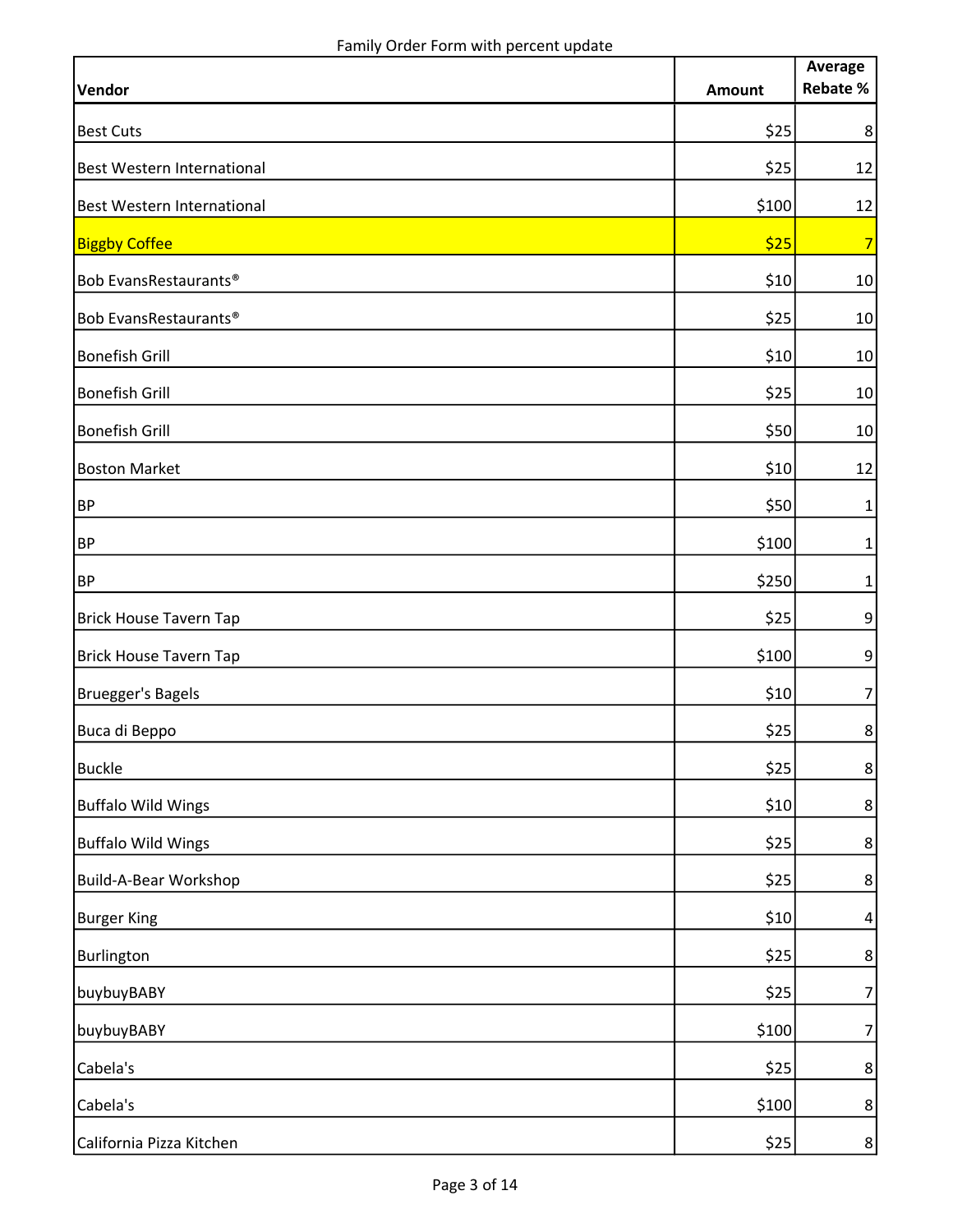| Vendor                        | <b>Amount</b> | Average<br>Rebate % |
|-------------------------------|---------------|---------------------|
| <b>Carnival Cruise Lines</b>  | \$100         | 8                   |
| <b>Carnival Cruise Lines</b>  | \$500         | 8                   |
| Carrabba's Italian Grill      | \$10          | 10                  |
| Carrabba's Italian Grill      | \$25          | 10                  |
| Carrabba's Italian Grill      | \$50          | 10                  |
| Carter's                      | \$25          | 10                  |
| <b>Champs Sports</b>          | \$25          | 8                   |
| Cheesecake Factory            | \$25          | 5 <sup>1</sup>      |
| Children's Place              | \$25          | 12                  |
| Chili's Grill & Bar           | \$25          | 11                  |
| Chili's Grill & Bar           | \$50          | 11                  |
| Chipotle Mexican Grill        | \$10          | 10                  |
| Chipotle Mexican Grill        | \$25          | 10                  |
| Chuck E. Cheese               | \$10          | 8                   |
| <b>Cinemark Theatres</b>      | \$25          | $\vert 4 \vert$     |
| Cinemark TheatresSingle Admit | \$11          | 8                   |
| Cinnabon                      | \$25          | $6 \overline{6}$    |
| Circle K                      | \$25          | 1.5                 |
| Circle K                      | \$100         | $1.5$               |
| Claire's                      | \$10          | 9                   |
| <b>Cold Stone Creamery</b>    | \$5           | 11                  |
| <b>Cold Stone Creamery</b>    | \$10          | 11                  |
| Columbia Sportswear           | \$50          | 12                  |
| <b>Container Store</b>        | \$25          | 9                   |
| <b>Container Store</b>        | \$100         | $\overline{9}$      |
| Courtyard by Marriott         | \$100         | $6 \overline{}$     |
| Cracker Barrel                | \$10          | 8 <sup>°</sup>      |
| <b>Cracker Barrel</b>         | \$25          | 8 <sup>1</sup>      |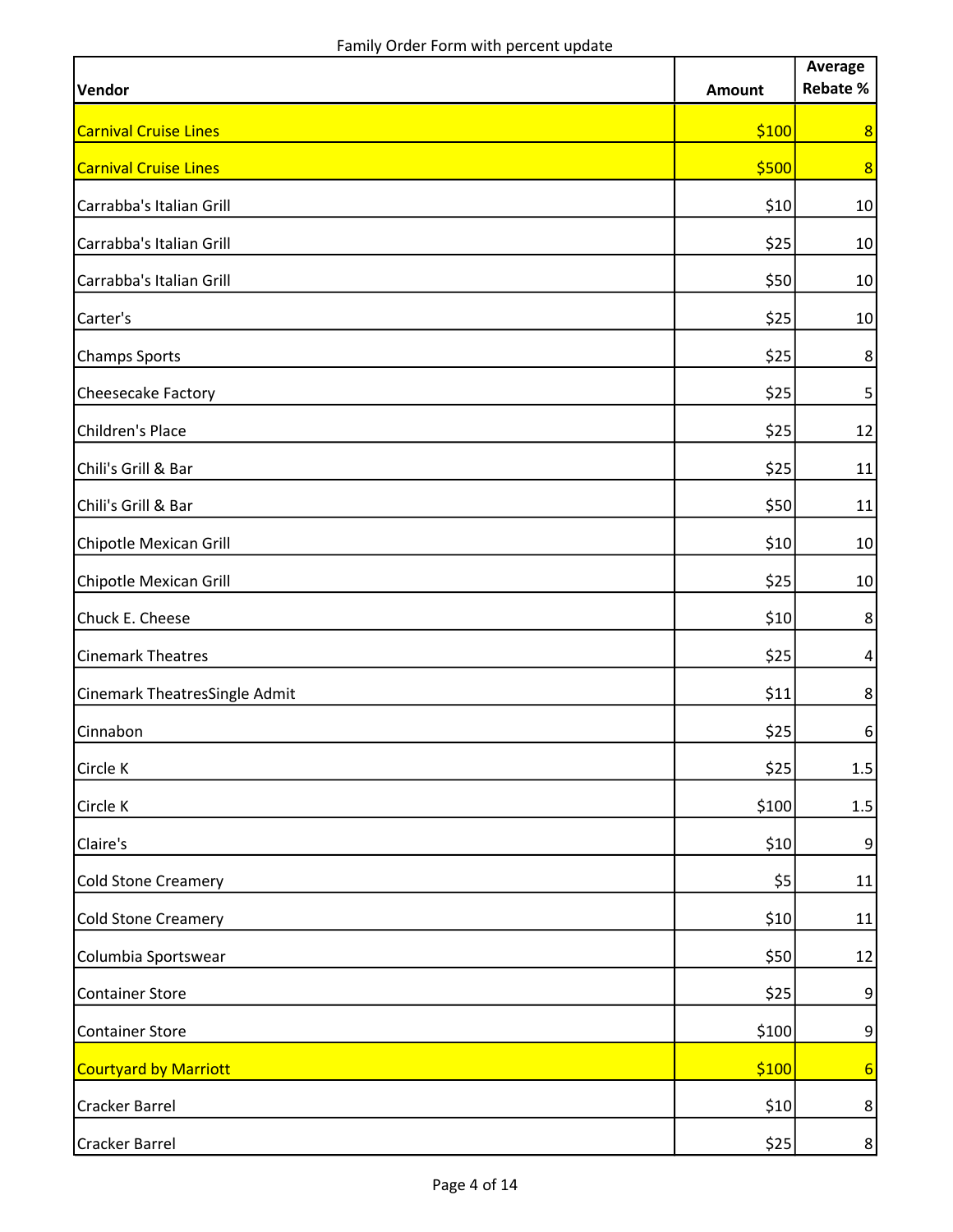| Vendor                      | <b>Amount</b> | Average<br>Rebate %     |
|-----------------------------|---------------|-------------------------|
| <b>Crate and Barrel</b>     | \$25          | 8                       |
| <b>Crate and Barrel</b>     |               |                         |
|                             | \$100         | 8                       |
| <b>Crew Cuts</b>            | \$25          | 13                      |
| <b>CVS Pharmacy</b>         | \$10          | $6\,$                   |
| <b>CVS Pharmacy</b>         | \$25          | $6 \overline{6}$        |
| <b>CVS Pharmacy</b>         | \$100         | $6 \overline{6}$        |
| Dairy Queen                 | \$10          | $\overline{3}$          |
| Dave & Buster's             | \$25          | 13                      |
| Delta Air Lines             | \$250         | $\vert 4 \vert$         |
| Delta Air Lines             | \$1,000       | $\vert 4 \vert$         |
| Denny's                     | \$10          | $\overline{7}$          |
| Dick's Sporting Goods       | \$25          | 8                       |
| Dick's Sporting Goods       | \$100         | 8                       |
| Dillard's                   | \$25          | $\overline{9}$          |
| Dillard's                   | \$100         | 9                       |
| Discover Universal GiftCard | \$50          | 1.25                    |
| Discover Universal GiftCard | \$100         | 1.25                    |
| Discover Universal GiftCard | \$250         | 1.25                    |
| Disney                      | \$25          | $\mathbf{3}$            |
| Disney                      | \$100         | $\overline{\mathbf{3}}$ |
| Disney                      | \$1,000       | $\overline{3}$          |
| Domino's                    | \$10          | 8                       |
| Domino's                    | \$25          | $\bf 8$                 |
| <b>DSW Shoes</b>            | \$25          | 8                       |
| <b>DSW Shoes</b>            | \$100         | 8                       |
| Dunham's Sports             | \$25          | 8                       |
| Dunkin' Donuts              | \$10          | $\vert$ 3               |
| Dunkin' Donuts              | \$25          | $\overline{\mathbf{3}}$ |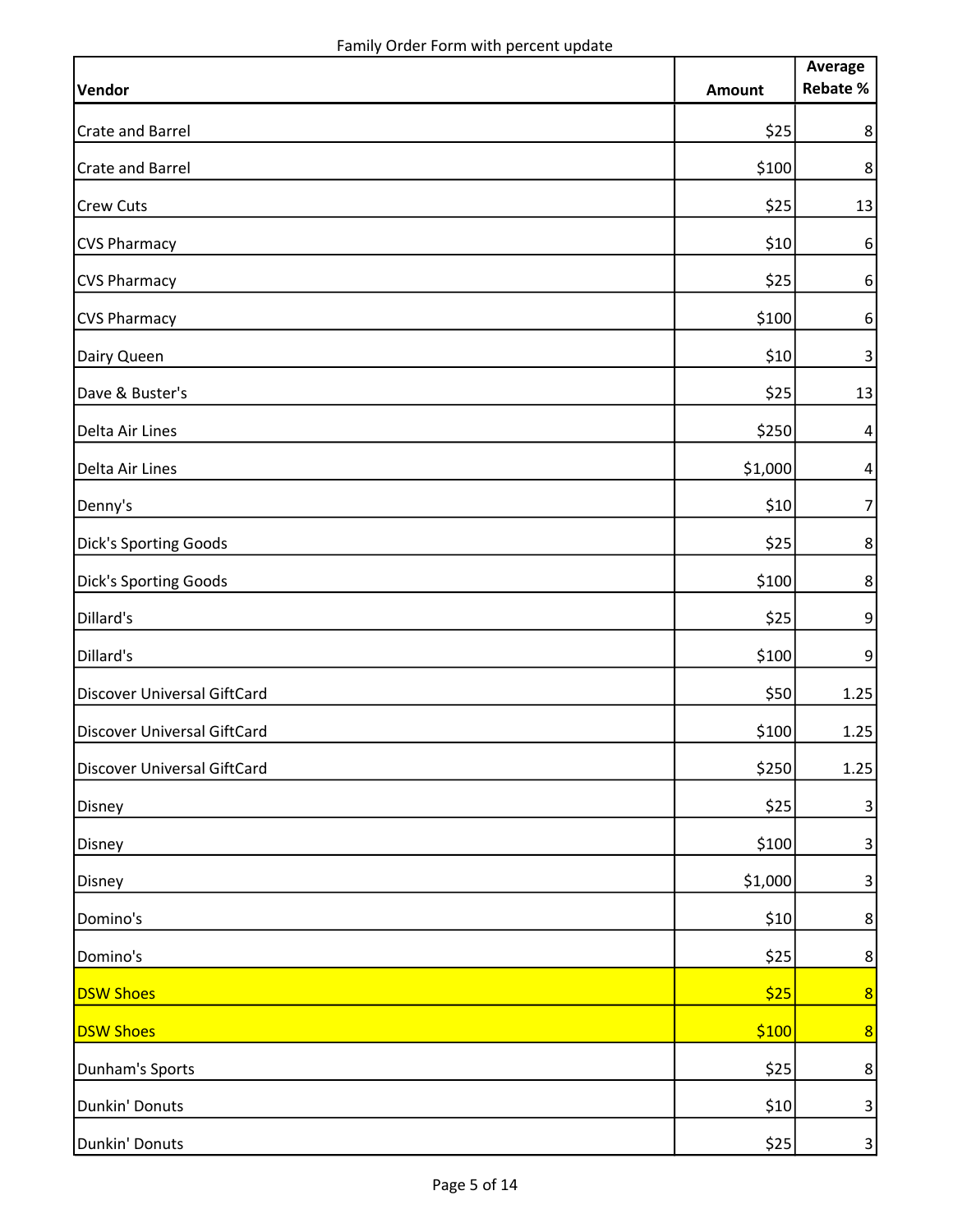|                                 |               | Average          |
|---------------------------------|---------------|------------------|
| Vendor                          | <b>Amount</b> | <b>Rebate %</b>  |
| Eat'n Park                      | \$10          | 9                |
| Eat'n Park                      | \$25          | 9                |
| <b>EB Games</b>                 | \$25          | $\mathbf{3}$     |
| Einstein Bros. Bagels           | \$10          | 10               |
| <b>Embassy Suites by Hilton</b> | \$100         | $\overline{2}$   |
| <b>Embassy Suites by Hilton</b> | \$500         | $\overline{2}$   |
| <b>Express</b>                  | \$25          | 10               |
| Exxon                           | \$50          | 1                |
| Exxon                           | \$250         | 1                |
| <b>Fairfield by Marriott</b>    | \$100         | $6\overline{6}$  |
| <b>Fairmont Hotels</b>          | \$100         | $9\,$            |
| <b>Famous Footwear</b>          | \$25          | $\bf 8$          |
| <b>Famous Hair</b>              | \$25          | 8                |
| Fandango                        | \$25          | $\vert 4 \vert$  |
| Fannie May Candies              | \$10          | 25               |
| <b>Five Below</b>               | \$25          | $\overline{2}$   |
| Fleming's PrimeSteakhouse       | \$10          | $\bf 8$          |
| Fleming's PrimeSteakhouse       | \$25          | $\bf 8$          |
| Fleming's PrimeSteakhouse       | \$50          | 8                |
| Foot Locker                     | \$25          | 8                |
| <b>Four Points by Sheraton</b>  | \$100         | 6                |
| GameStop                        | \$25          | $\mathsf{3}$     |
| Gap                             | \$25          | 14               |
| Gap                             | \$100         | 14               |
| Geek Squad & Best Buy           | \$25          | 4                |
| Geek Squad & Best Buy           | \$100         | $\boldsymbol{4}$ |
| Geek Squad & Best Buy           | \$250         | $\boldsymbol{4}$ |
| GetGo                           | \$25          | $\vert 4 \vert$  |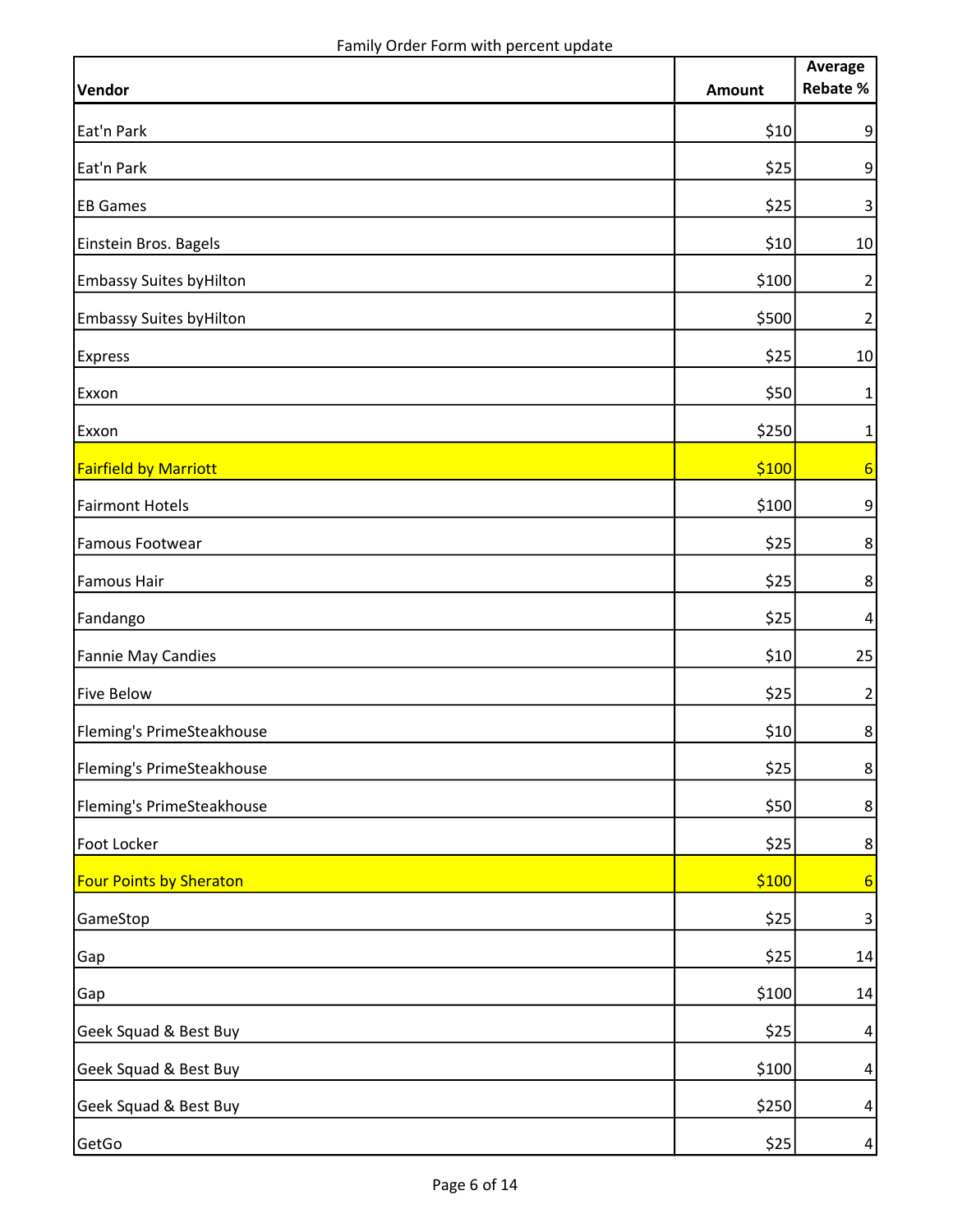| Vendor                        | <b>Amount</b> | Average<br>Rebate % |
|-------------------------------|---------------|---------------------|
| GetGo                         | \$50          | $\overline{4}$      |
| GetGo                         | \$100         | $\boldsymbol{4}$    |
| <b>Giant Eagle</b>            | \$25          | $\vert 4 \vert$     |
| <b>Giant Eagle</b>            | \$50          | $\vert 4 \vert$     |
| <b>Giant Eagle</b>            | \$100         | $\vert 4 \vert$     |
| <b>Golf Galaxy</b>            | \$25          | $\bf 8$             |
| <b>Golf Galaxy</b>            | \$100         | $\bf 8$             |
| Gordon Food ServiceStore      | \$25          | $\vert 4 \vert$     |
| Gordon Food ServiceStore      | \$100         | $\vert 4 \vert$     |
| <b>Great Clips</b>            | \$25          | $\bf 8$             |
| <b>Great Harvest Bread</b>    | \$10          | $6 \overline{6}$    |
| Groupon.com                   | \$25          | $\overline{7}$      |
| <b>Guitar Center</b>          | \$25          | $\boldsymbol{4}$    |
| <b>H&amp;M</b>                | \$25          | 7                   |
| Hampton by Hilton             | \$100         | $\overline{2}$      |
| Hampton by Hilton             | \$500         | $\overline{2}$      |
| Hardee's                      | \$10          | 5 <sup>1</sup>      |
| Harry & David                 | \$50          | 12                  |
| Hilton                        | \$100         | $\mathbf{2}$        |
| Hilton                        | \$500         | $\overline{2}$      |
| Hilton Garden Inn             | \$100         | $\overline{2}$      |
| Hilton Garden Inn             | \$500         | $\mathbf{2}$        |
| <b>Hilton Grand Vacations</b> | \$100         | $\mathbf{2}$        |
| <b>Hilton Grand Vacations</b> | \$500         | $\mathbf{2}$        |
| Home Depot                    | \$10          | $\vert 4 \vert$     |
| Home Depot                    | \$25          | $\vert 4 \vert$     |
| Home Depot                    | \$100         | $\vert 4 \vert$     |
| Home Depot                    | \$500         | $\vert$             |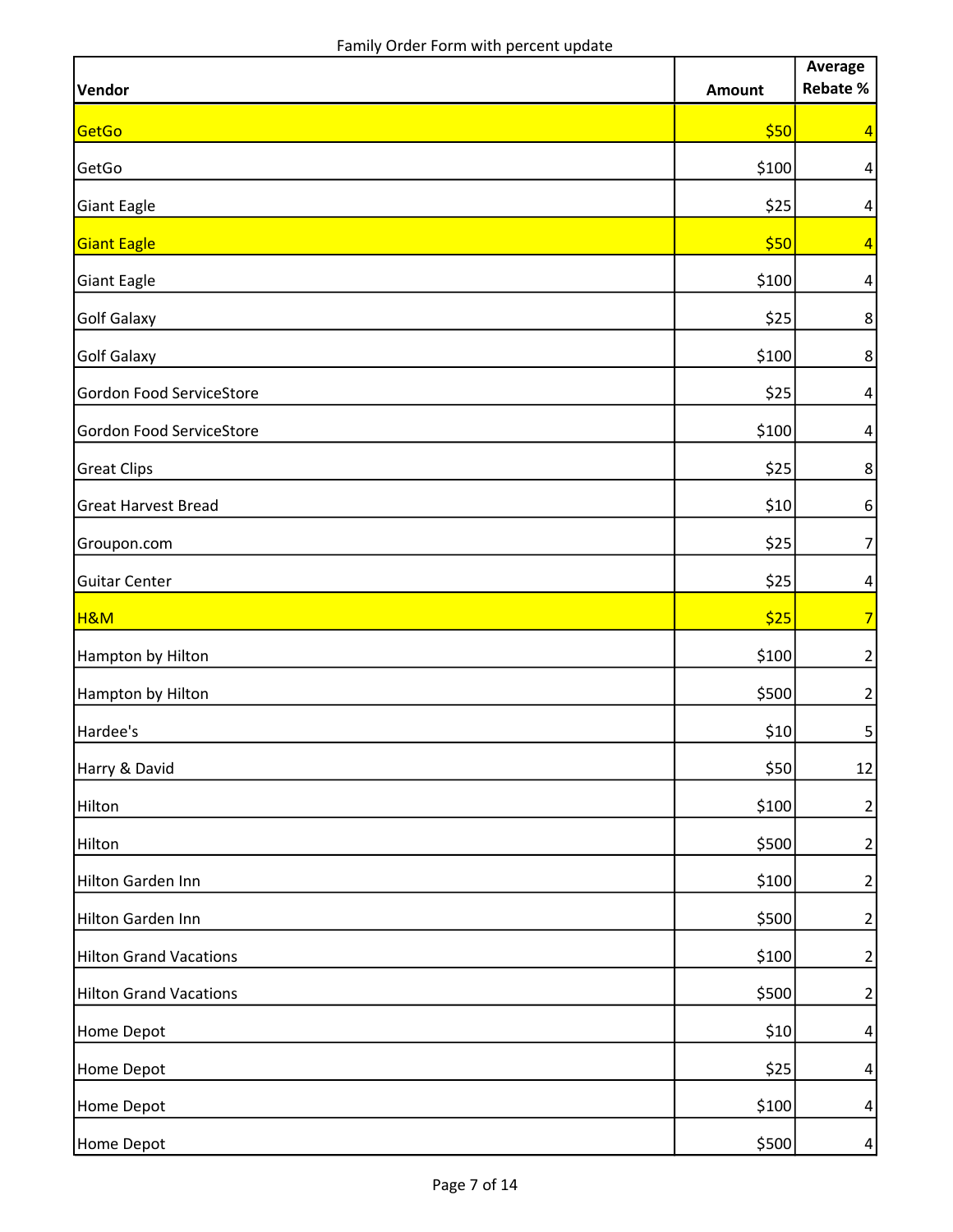| Vendor                            | <b>Amount</b> | Average<br>Rebate % |
|-----------------------------------|---------------|---------------------|
| Home Depot                        | \$1,000       | $\vert 4 \vert$     |
|                                   |               | $\overline{7}$      |
| HomeGoods                         | \$25          |                     |
| HomeGoods                         | \$100         | $\overline{7}$      |
| Homewood Suites by Hilton         | \$100         | $\overline{2}$      |
| Homewood Suites by Hilton         | \$500         | $\overline{2}$      |
| HoneyBaked Ham                    | \$25          | 12                  |
| Hotels.com                        | \$100         | $6\,$               |
| Hotels.com                        | \$250         | $\sqrt{6}$          |
| Icing                             | \$10          | $\boldsymbol{9}$    |
| <b>IHOP</b>                       | \$10          | 8 <sup>1</sup>      |
| <b>IHOP</b>                       | \$25          | 8 <sup>1</sup>      |
| Instacart                         | \$25          | $\vert 4 \vert$     |
| Instacart                         | \$100         | $\vert 4 \vert$     |
| <b>iTunes</b>                     | \$15          | 5 <sup>1</sup>      |
| <b>iTunes</b>                     | \$25          | 5 <sup>1</sup>      |
| J. Crew                           | \$25          | 13                  |
| <b>JCPenney</b>                   | \$25          | 5 <sup>1</sup>      |
| JCPenney                          | \$100         | 5 <sup>1</sup>      |
| Jiffy Lube                        | \$30          | $8\phantom{.}$      |
| Jo-Ann Fabric and CraftStores     | \$25          | 6                   |
| Jos. A. Bank                      | \$25          | 10                  |
| Journeys                          | \$25          | 10                  |
| Journeys Kidz                     | \$25          | 10                  |
| Kids Foot Locker                  | \$25          | 8                   |
| Kohl's                            | \$25          | $\vert 4 \vert$     |
| Kohl's                            | \$100         | $\vert 4 \vert$     |
| Krispy Kreme®Doughnut Corporation | \$10          | $8\phantom{.}$      |
| L.L.Bean                          | \$25          | 16                  |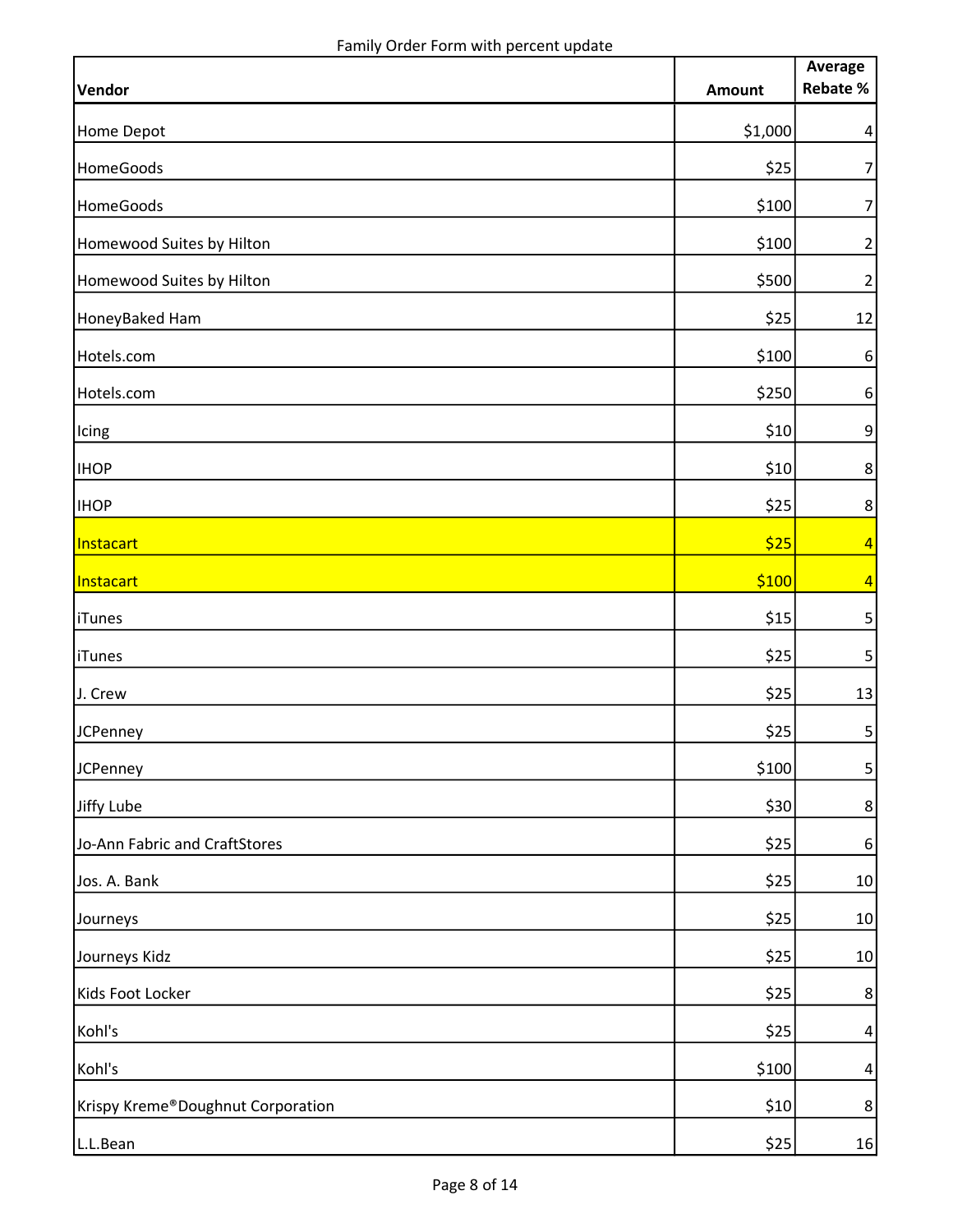|                             |               | Average        |
|-----------------------------|---------------|----------------|
| Vendor                      | <b>Amount</b> | Rebate %       |
| L.L.Bean                    | \$100         | 16             |
| Lady Foot Locker            | \$25          | $\bf 8$        |
| Lands' End                  | \$25          | 15             |
| Lands' End                  | \$100         | 15             |
| Lands' End Kids             | \$25          | 15             |
| Lands' End Kids             | \$100         | 15             |
| Lands' End School           | \$25          | 15             |
| Lands' End School           | \$100         | 15             |
| Lane Bryant                 | \$25          | $\bf 8$        |
| Little Caesar's Pizza       | \$20          | $\bf 8$        |
| Loews Cineplex              | \$25          | $\bf 8$        |
| Loews Cineplex              | \$50          | $\bf 8$        |
| Loews Cineplex SingleTicket | \$10          | 10             |
| Loews Cineplex SingleTicket | \$12          | 10             |
| Long John Silver's          | \$10          | $\bf 8$        |
| LongHorn Steakhouse         | \$10          | $\bf 8$        |
| LongHorn Steakhouse         | \$25          | $\bf 8$        |
| LongHorn Steakhouse         | \$100         | $\bf 8$        |
| Lowe's                      | \$20          | $\overline{a}$ |
| Lowe's                      | \$25          | $\overline{4}$ |
| Lowe's                      | \$100         | $\overline{4}$ |
| Lowe's                      | \$500         | $\overline{4}$ |
| Lowe's                      | \$1,000       | $\overline{4}$ |
| Macy's                      | \$25          | 10             |
| Macy's                      | \$100         | 10             |
| Marathon                    | \$25          | 3              |
| Marathon                    | \$100         | $\mathbf{3}$   |
| Marathon                    | \$250         | $\overline{3}$ |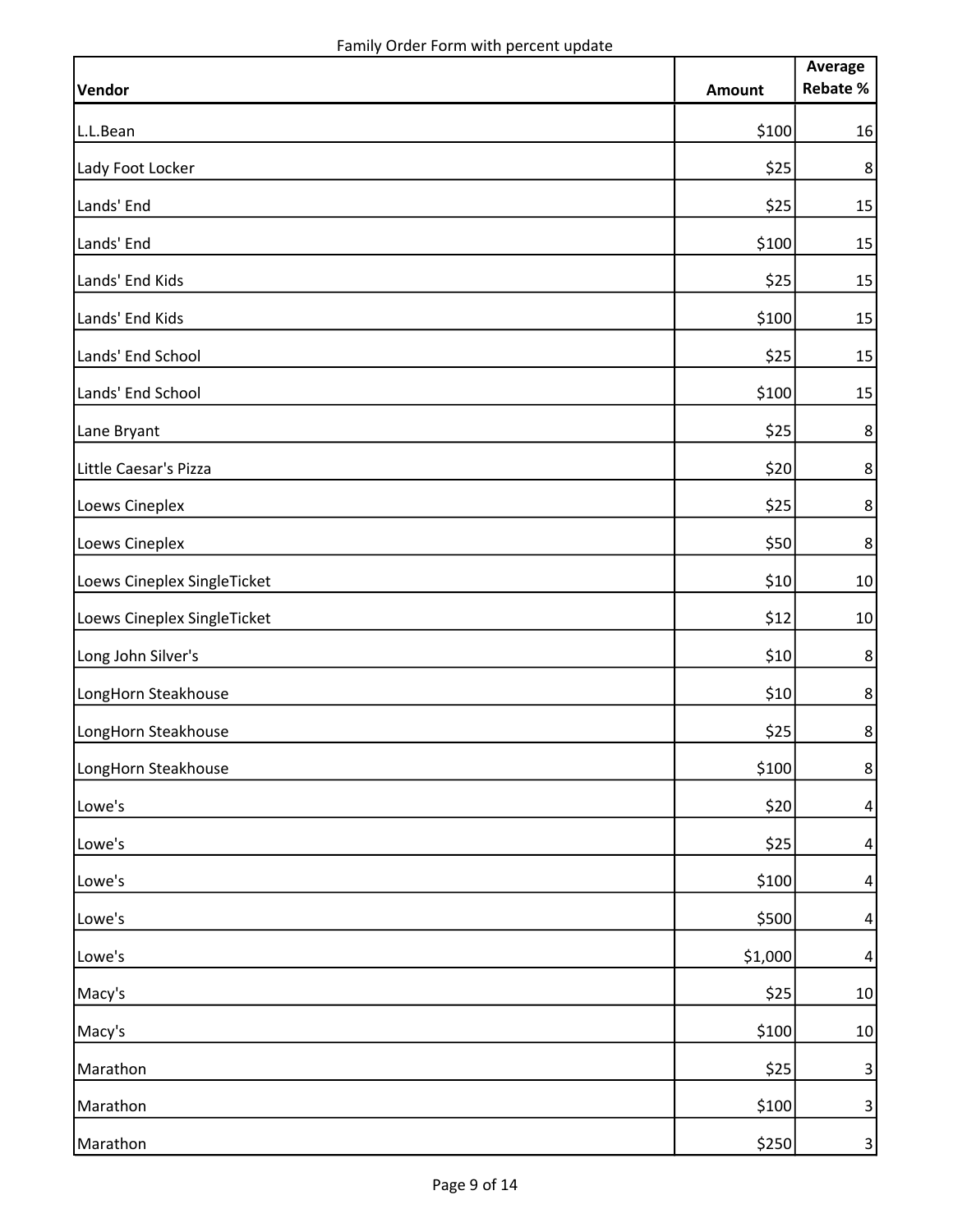|                                      |               | Average<br>Rebate % |
|--------------------------------------|---------------|---------------------|
| <b>Vendor</b>                        | <b>Amount</b> |                     |
| <b>Market District</b>               | \$25          | $\vert 4 \vert$     |
| <b>Market District</b>               | \$50          | $\vert 4 \vert$     |
| <b>Market District</b>               | \$100         | $\vert 4 \vert$     |
| <b>Marriott Hotels &amp; Resorts</b> | \$100         | 6                   |
| Marshalls                            | \$25          | $\overline{7}$      |
| Marshalls                            | \$100         | $\overline{7}$      |
| <b>Maurices</b>                      | \$20          | $\overline{7}$      |
| Men's Wearhouse                      | \$25          | $\bf 8$             |
| Mobil                                | \$50          | $\mathbf{1}$        |
| Mobil                                | \$250         | 1                   |
| <b>Nike</b>                          | \$25          | 12                  |
| <b>NOOK by Barnes Noble</b>          | \$5           | 8                   |
| <b>NOOK by Barnes Noble</b>          | \$10          | 8                   |
| <b>NOOK by Barnes Noble</b>          | \$25          | 8                   |
| <b>NOOK by Barnes Noble</b>          | \$100         | 8                   |
| Nordstrom                            | \$25          | $\vert 4 \vert$     |
| Nordstrom                            | \$100         | $\vert 4 \vert$     |
| Nordstrom Rack                       | \$25          | $\vert 4 \vert$     |
| Nordstrom Rack                       | \$100         | $\overline{4}$      |
| Office Depot / OfficeMax             | \$25          | $\mathbf{5}$        |
| Office Depot / OfficeMax             | \$100         | $\overline{5}$      |
| Old Navy                             | \$25          | 14                  |
| Old Navy                             | \$100         | 14                  |
| Olive Garden                         | \$10          | 8                   |
| Olive Garden                         | \$25          | $8\phantom{.}$      |
| Olive Garden                         | \$100         | $8\phantom{.}$      |
| Omaha Steaks                         | \$25          | 11                  |
| OshKosh                              | \$25          | 10 <sub>1</sub>     |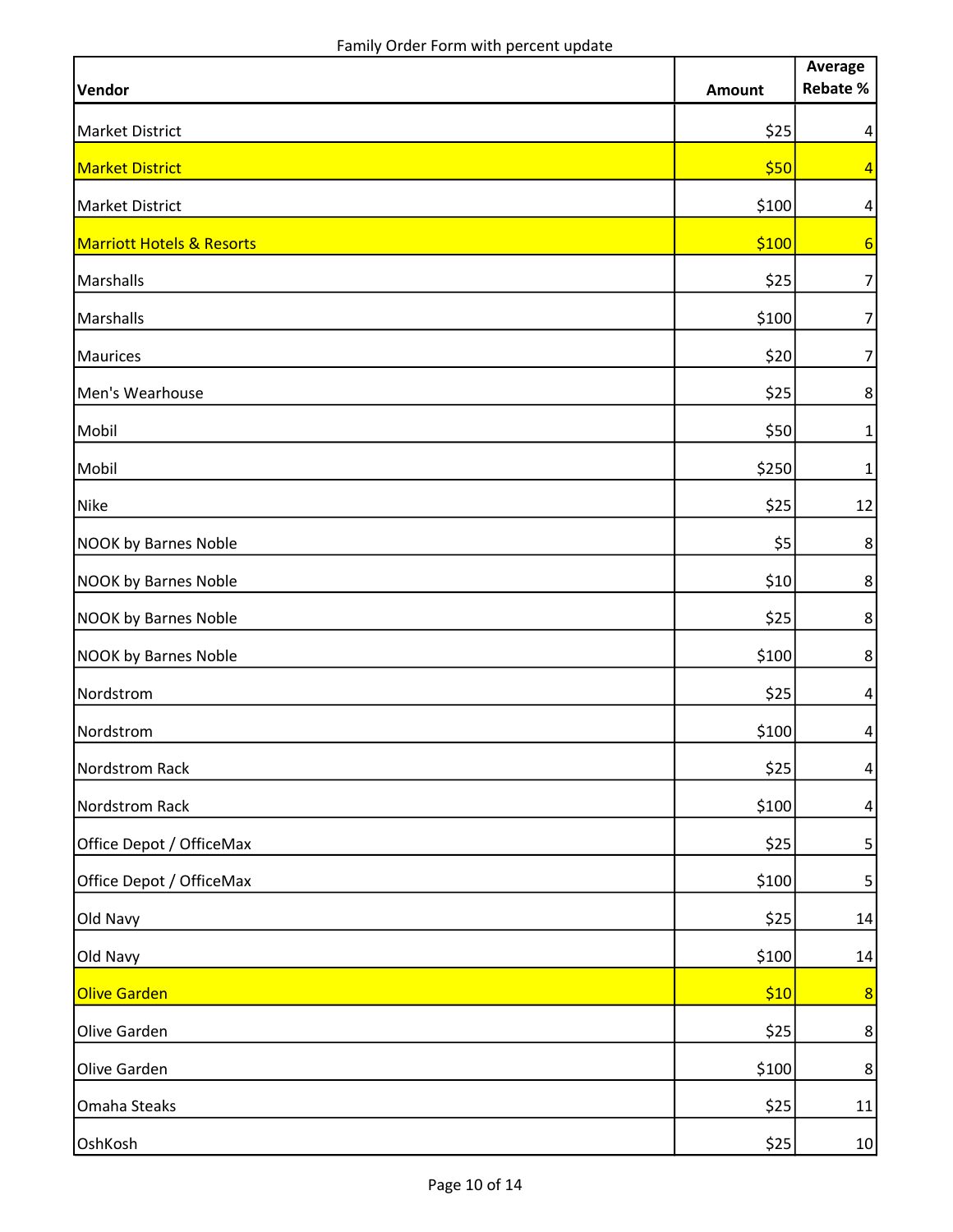|                               |               | Average<br>Rebate % |
|-------------------------------|---------------|---------------------|
| Vendor                        | <b>Amount</b> |                     |
| <b>Outback Steakhouse</b>     | \$10          | 8                   |
| <b>Outback Steakhouse</b>     | \$25          | $\bf 8$             |
| <b>Outback Steakhouse</b>     | \$50          | $\bf 8$             |
| Overstock.com                 | \$25          | $\bf 8$             |
| Panda Express                 | \$25          | $\bf 8$             |
| Panera Bread                  | \$5           | 8                   |
| Panera Bread                  | \$10          | $\bf 8$             |
| Panera Bread                  | \$25          | $\bf 8$             |
| Panera Bread                  | \$50          | 8                   |
| Papa John's Pizza             | \$10          | $\overline{9}$      |
| PBteen                        | \$25          | 8                   |
| PBteen                        | \$100         | 8 <sup>1</sup>      |
| PetSmart                      | \$25          | 5 <sup>1</sup>      |
| P.F. Chang's China Bisto      | \$25          | 8                   |
| P.F. Chang's China Bisto      | \$100         | 8                   |
| Pilot Flying J                | \$100         | $\mathbf{2}$        |
| Pizza Hut (Not AK or HI)      | \$10          | 8 <sup>1</sup>      |
| Popcorn Factory               | \$50          | 12                  |
| <b>Potbelly Sandwich Shop</b> | \$10          | 8                   |
| Pottery Barn                  | \$100         | $8\phantom{1}$      |
| Pottery Barn Kids             | \$100         | $\bf 8$             |
| Qdoba Mexican Grill           | \$25          | 7                   |
| <b>Red Lobster</b>            | \$10          | $8\phantom{.}$      |
| <b>Red Lobster</b>            | \$25          | 8                   |
| <b>Red Robin</b>              | \$25          | $8\phantom{.}$      |
| <b>Regal Theatres</b>         | \$10          | $8\phantom{.}$      |
| <b>Regal Theatres</b>         | \$25          | $\bf 8$             |
| <b>Regis Salons</b>           | \$25          | 8 <sup>1</sup>      |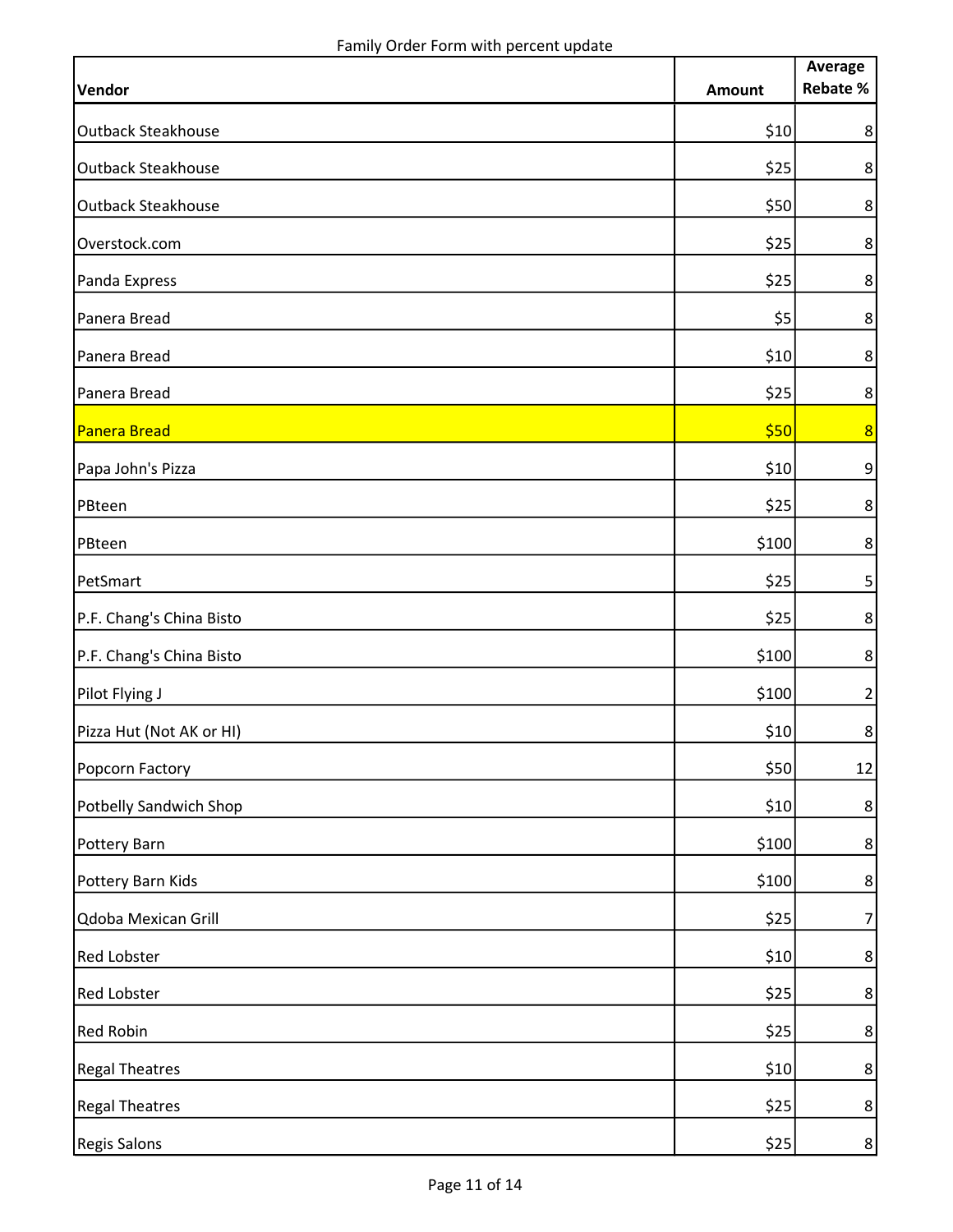|                                      |               | Average                 |
|--------------------------------------|---------------|-------------------------|
| Vendor                               | <b>Amount</b> | Rebate %                |
| Regis Signature Salon                | \$25          | $\bf 8$                 |
| <b>Rite Aid</b>                      | \$25          | $\vert 4 \vert$         |
| <b>Rite Aid</b>                      | \$100         | $\overline{4}$          |
| Saks Fifth Avenue                    | \$50          | 12                      |
| Saks Fifth Avenue OFF5th             | \$50          | 12                      |
| <b>Sally Beauty</b>                  | \$25          | 12                      |
| Sam's Club                           | \$10          | 2.5                     |
| Sam's Club                           | \$25          | 2.5                     |
| Sam's Club                           | \$50          | 2.5                     |
| Sam's Club                           | \$100         | 2.5                     |
| Sam's Club                           | \$250         | 2.5                     |
| Sam's Club                           | \$500         | 2.5                     |
| See's Candies                        | \$25          | 10                      |
| Sephora                              | \$25          | $\overline{\mathbf{5}}$ |
| Sheetz                               | \$25          | $\mathbf{3}$            |
| Sheetz                               | \$100         | $\overline{\mathbf{3}}$ |
| Shell                                | \$25          | 1.5                     |
| Shell                                | \$50          | $1.5\,$                 |
| Shell                                | \$100         | 1.5                     |
| <b>Sheraton Hotels &amp; Resorts</b> | \$100         | 6                       |
| Shutterfly                           | \$25          | 9                       |
| Sonic                                | \$10          | 8                       |
| Sonic                                | \$25          | 8                       |
| Southwest Airlines                   | \$250         | 4                       |
| Spafinder Wellness 365               | \$25          | 15                      |
| Speedway                             | \$25          | $\overline{a}$          |
| Speedway                             | \$50          | $\vert 4 \vert$         |
| Speedway                             | \$100         | $\vert 4 \vert$         |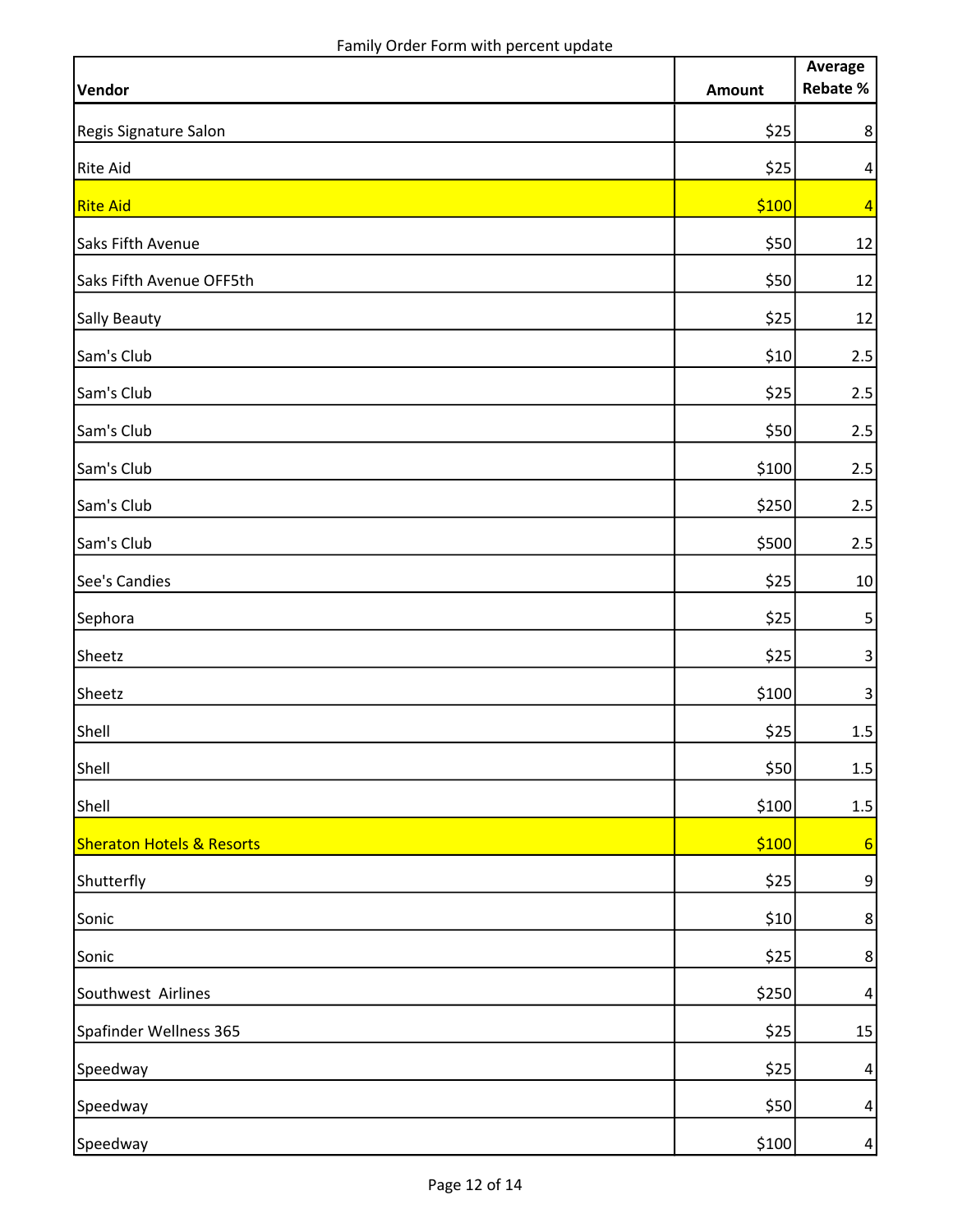|                                                 |        | Average                  |
|-------------------------------------------------|--------|--------------------------|
| Vendor                                          | Amount | Rebate %                 |
| <b>Staples</b>                                  | \$25   | $\mathsf{5}$             |
| <b>Staples</b>                                  | \$100  | $\mathsf{5}$             |
| <b>Starbucks</b>                                | \$5    | $\overline{7}$           |
| Starbucks                                       | \$10   | $\overline{7}$           |
| Starbucks                                       | \$25   | $\overline{7}$           |
| Starbucks                                       | \$50   | $\overline{7}$           |
| Steak 'n Shake                                  | \$10   | 8                        |
| <b>SUBWAY Restaurants</b>                       | \$10   | $6\,$                    |
| <b>SUBWAY Restaurants</b>                       | \$50   | $6\,$                    |
| Sunoco                                          | \$250  | 1                        |
| Supercuts                                       | \$25   | 8 <sup>1</sup>           |
| T.J. Maxx                                       | \$25   | $\overline{7}$           |
| T.J. Maxx                                       | \$100  | $\overline{7}$           |
| T.J.Maxx/Marshalls/HomeGoods/Sierra TradingPost | \$25   | $\overline{\phantom{a}}$ |
| T.J.Maxx/Marshalls/HomeGoods/Sierra TradingPost | \$100  | $\overline{7}$           |
| <b>Taco Bell</b>                                | \$5    | 5 <sup>1</sup>           |
| <b>Taco Bell</b>                                | \$10   | 5 <sup>1</sup>           |
| <b>Taco Bell</b>                                | \$25   | $\mathsf{S}$             |
| Talbots                                         | \$25   | 13                       |
| <b>Target</b>                                   | \$10   | 2.5                      |
| <b>Target</b>                                   | \$25   | 2.5                      |
| <b>Target</b>                                   | \$50   | 2.5                      |
| <b>Target</b>                                   | \$100  | 2.5                      |
| <b>Target</b>                                   | \$250  | 2.5                      |
| <b>Texas Roadhouse</b>                          | \$25   | 8                        |
| <b>Texas Roadhouse</b>                          | \$100  | $8\phantom{.}$           |
| <b>TGI Fridays</b>                              | \$25   | $\overline{9}$           |
| The Home Depot                                  | \$10   | 4                        |